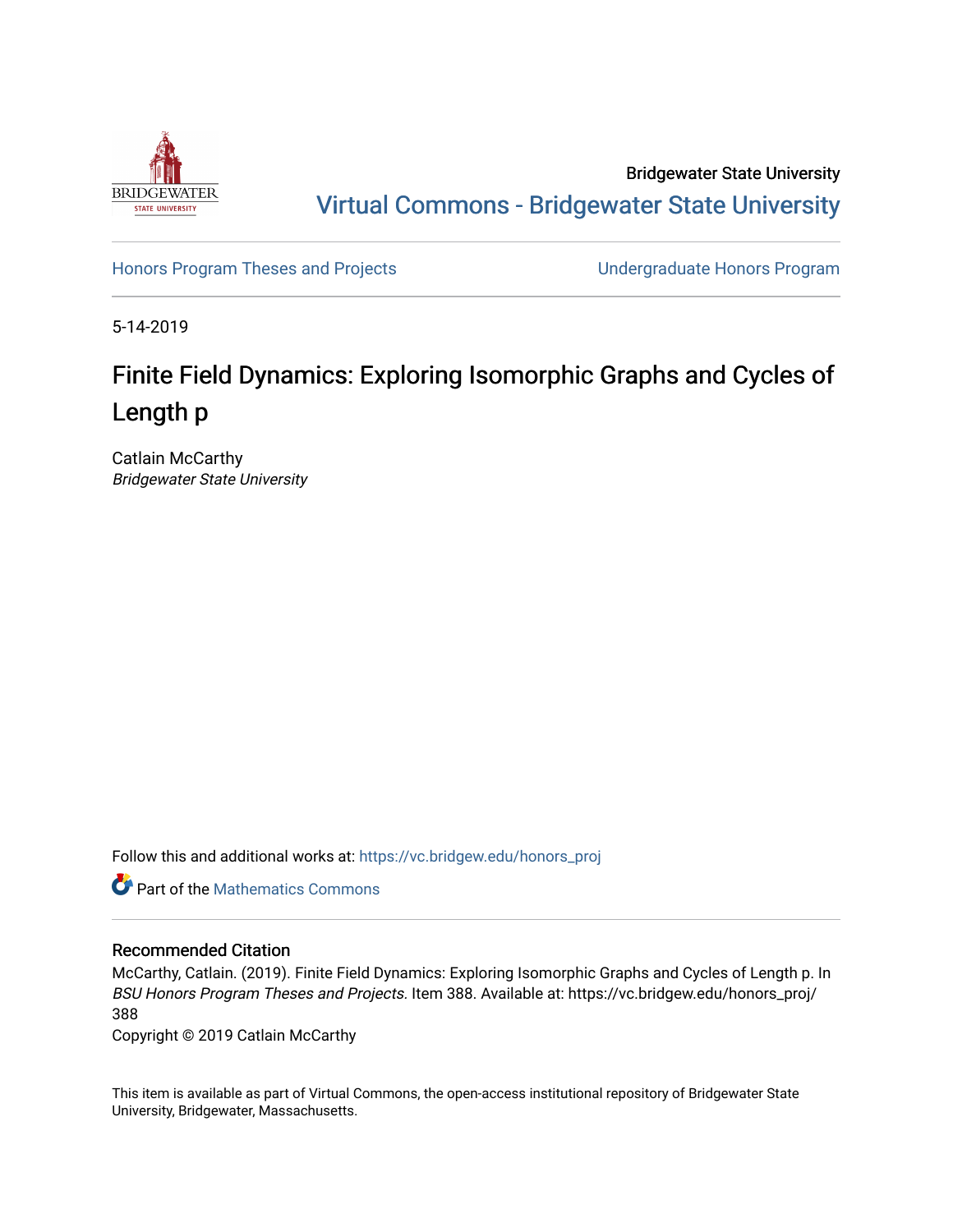Finite Field Dynamics: Exploring Isomorphic Graphs and Cycles of Length *p*

Catlain McCarthy

Submitted in Partial Completion of the Requirements for Commonwealth Honors in Mathematics

Bridgewater State University

May 14, 2019

Dr. Jacqueline Anderson, Thesis Advisor Dr. Irina Seceleanu, Committee Member Dr. Uma Shama, Committee Member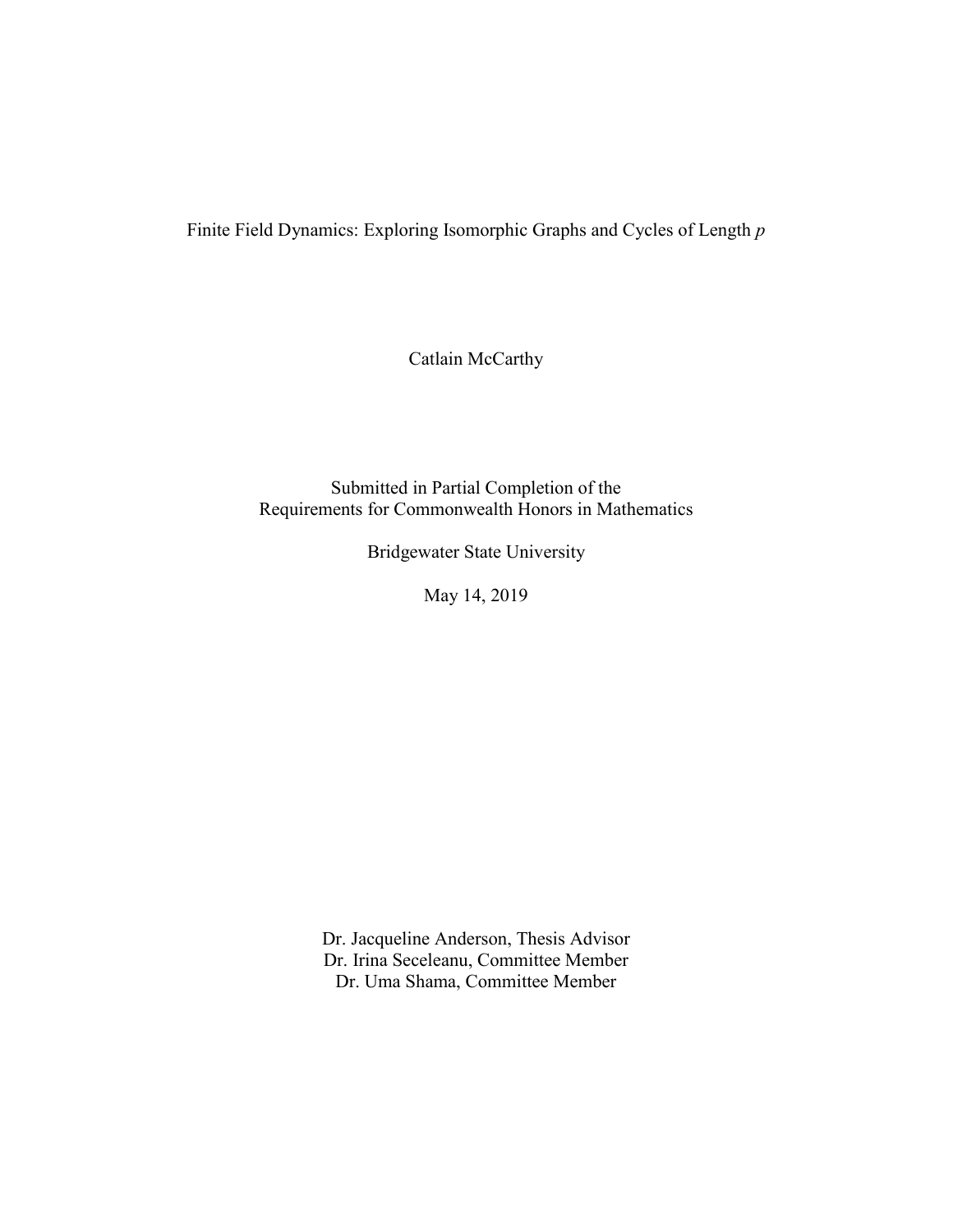# FINITE FIELD DYNAMICS: EXPLORING ISOMORPHIC GRAPHS AND CYCLES OF LENGTH P

#### CATLAIN MCCARTHY

Abstract. For this project, we explore finite field dynamics and the various patterns of cycles of elements that emerge from the manipulation of a function and field. Given a function  $f: \mathbb{F}_p \longrightarrow \mathbb{F}_p$ , we can create a directed graph with an edge from c to  $f(c)$  for all  $c \in \mathbb{F}_p$ . We specifically consider polynomials of the form  $f(x) = x^d + c$  and investigate how varying the values of d and c affect the cycles in a given finite field,  $\mathbb{F}_p$ . We analyze data to look for graphs that result in cycles of length  $p$ . We also identify functions whose graphs have the same structure. We prove three main theorems. The first theorem states that for p prime, if  $d_1 d_2 \equiv 1 \pmod{p-1}$ , then the functions  $f_1(x) = x^{d_1} + c$  and  $f_2(x) = x^{d_2} - c$  have isomorphic graphs for any  $c \in \mathbb{Z}_p$ . The second theorem states that if  $p \equiv 3 \pmod{4}$  and  $p+1=2^k$  then there are exactly  $\frac{p+1}{2}$  choices for c in which the graph of  $f(x)=x^{p-2}+c$  has one cycle of length p. The third theorem states that for  $c \in \mathbb{Z}_p$  if  $d = p - 2$  and  $p + 1 = 4q$ where q is a prime, then there are  $\frac{p-3}{2}$  choices for c in which the graph of  $f(x) = x^d + c$  has one cycle of length p.

## 1. Background

Dynamical systems have many applications ranging from understanding the spread of disease, the weather, and studying population growth. They play a crucial role in modeling systems which have predictable and repeatable data, as they enable us to understand the behavior of the system. While dynamical systems have many important applications, in my thesis I will study the theoretical aspects of this field through the lens of pure mathematics. In particular, I will focus on the area of dynamics over finite fields which is a topic of current research interest by mathematicians who study arithmetic dynamics. Among the benefits to researching and studying dynamics in a finite setting is that the results about cycle lengths

Date: May 7, 2019.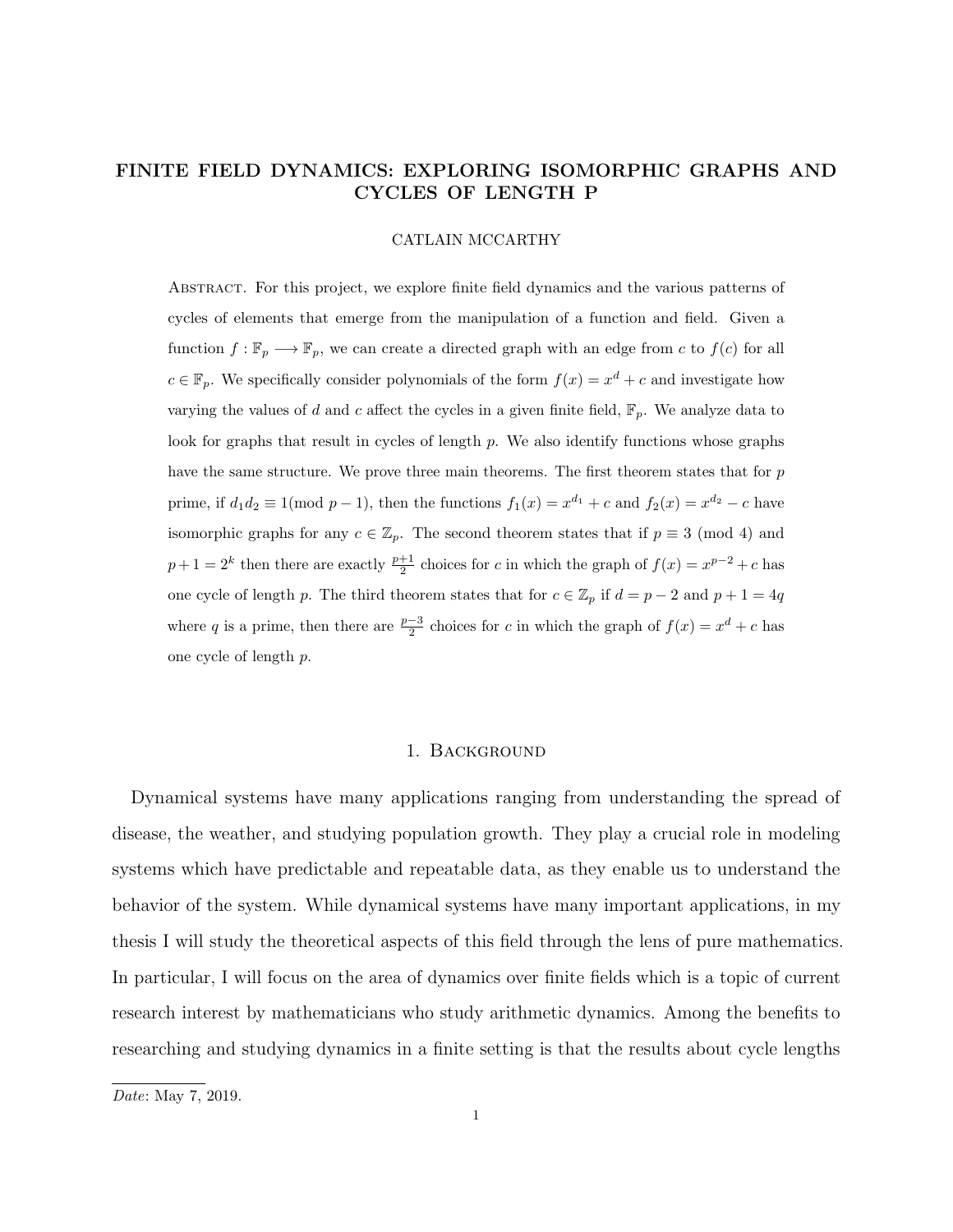for a finite dynamical system can allow us to draw various conclusions, such as possible periods, in more complicated and infinite dynamical systems.

Finite field dynamics is a relatively new branch of mathematics that was developed in the 1990s and fits within the broader area of arithmetic dynamics. Going back to the 1920s, the foundation to to the field of complex dynamics was established by Fatou and Julia. These two mathematicians studied the behavior of complex numbers under the repeated iteration of simple polynomials. It is their work that inspired arithmetic dynamicists to attempt to answer some of these same questions in a new setting. Within the field of arithmetic dynamics, mathematicians study similar types of questions, not over the field of complex numbers, but over other sets such as finite field or the field of rational numbers. While this represented the starting point of the field of arithmetic dynamics, since the 1990s mathematicians have taken this branch into different directions, and today we encounter numerous research topics in this broad area of study.

#### 2. INTRODUCTION

In my thesis, I will address two major questions that relate to the graphs of finite fields and iterations of polynomials of the form  $x^d + c$  over the field  $\mathbb{F}_p$ , where p is a prime number. In particular, we will study how varying the values of  $d, c$ , and  $p$  influence the outcome of the dynamical systems in two different ways. First, we will determine the conditions on our function will result in a cycle of length  $p$ . Our second question will focus on directed graphs of these graphs and determine when those directed graphs are isomorphic. This thesis builds on the work of another Honors undergraduate research student. From the previous research, we have several results that can help us answer our two questions. We can form a directed graph for  $f : \mathbb{F}_p \longrightarrow \mathbb{F}_p$  where  $f(x) = x^d + c$  by creating edge from c to  $f(c)$  for every  $c \in \mathbb{F}_p$ . We know that if a bijection exists, then the directed graph of the function will consist entirely of cycles. This implies then that all of the points of the function are periodic. We can also describe when an even or odd number of cycles will occur and therefore, we know some conditions under which there will not be one cycle of length p.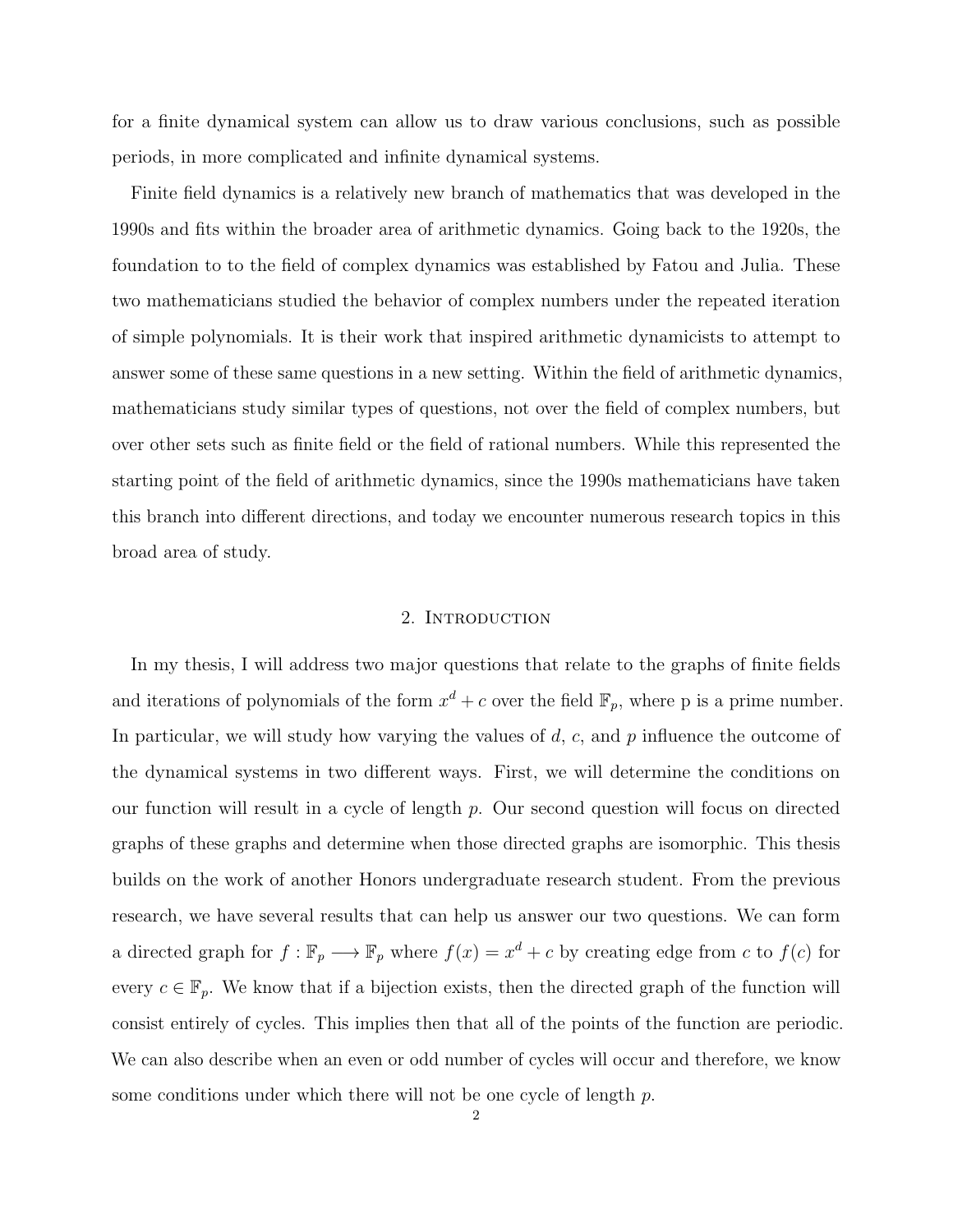We will first define important definitions in section 3 that will be important to know and understand. Section 4 will cover basic examples of the dynamical systems that we will be working with and section 5 will consist of our three main theorems regarding cycle lengths and isomorphic graphs as well as the various theorems and additional definitions in support of our results.

## 3. Important Definitions and Theorems

**Definition 3.1.** A *finite field*  $\mathbb{F}$  is a finite set together with two binary operations, addition and multiplication, that satisfy the following properties for all  $a, b, c \in \mathbb{F}$ :

- 1.  $a + b = b + a$
- 2.  $(a + b) + c = a + (b + c)$
- 3. There is an additive identity 0 such that  $a + 0 = a$
- 4. There is an inverse element  $-a$  such that  $a + (-a) = 0$
- 5.  $ab = ba$
- 6.  $a(bc) = (ab)c$
- 7. There is a multiplicative identity 1 such that  $a1 = a$ , where  $a \neq 0$
- 8. There is an inverse element  $a^{-1}$  such that  $a(a^{-1}) = 1$ , where  $a \neq 0$
- 9.  $a(b + c) = ab + ac$

**Definition 3.2.** We denote the finite field with p elements as  $\mathbb{F}_p$ , where p is a prime.

**Definition 3.3.** A *dynamical system* is a set S and a function  $f : S \to S$ .

**Definition 3.4.** A point  $s \in \mathbb{F}_p$  under the map of f is called a fixed point if  $f(s) = s$ .

**Definition 3.5.** We represent the behavior of the dynamical system with a *directed graph* that consists of points and arrows. The points represent the elements of  $\mathbb{F}_p$  and the arrows represent where each number is being mapped to by  $f$ .

**Definition 3.6.** A function is a *bijection* if the function is both one-to-one and onto.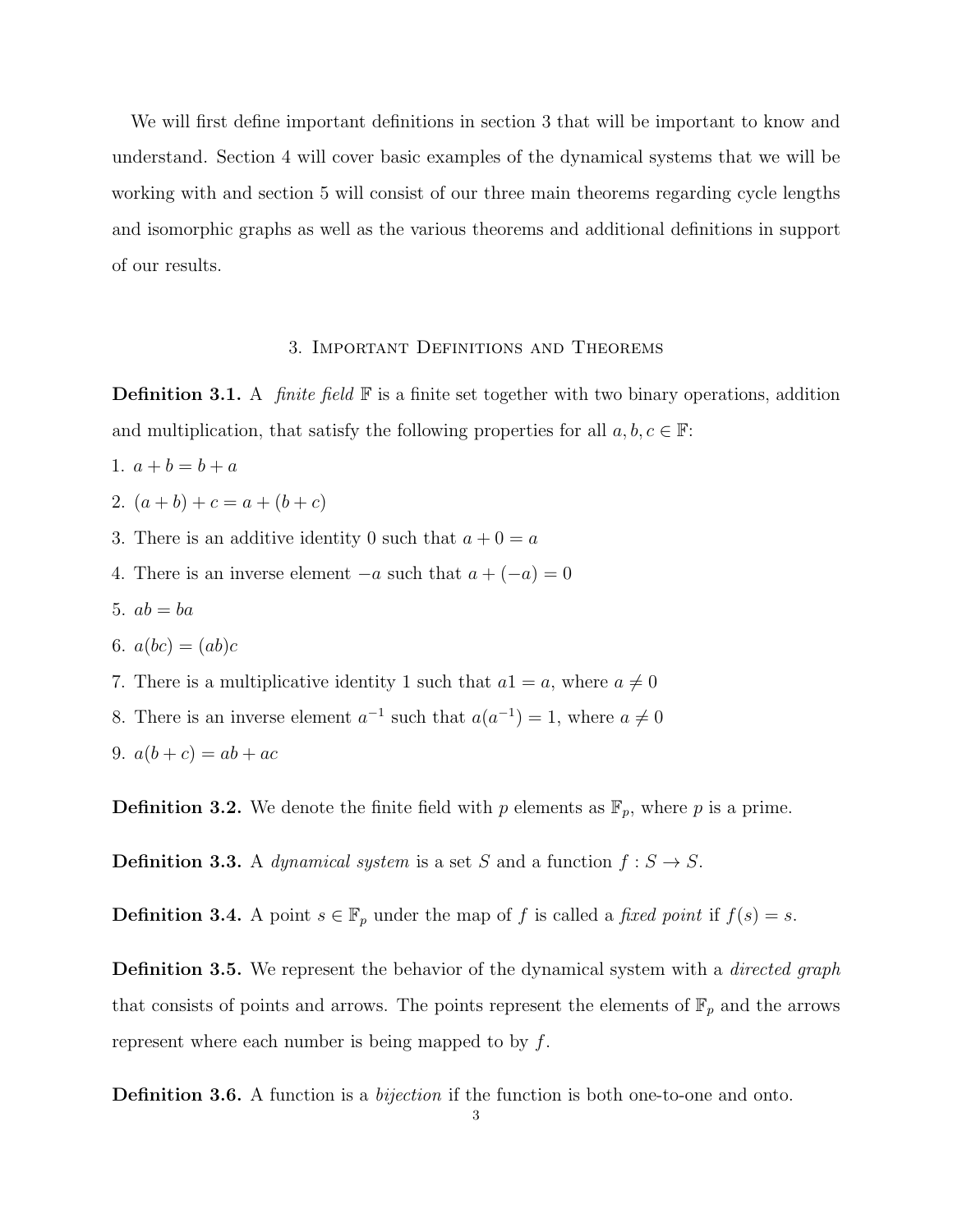**Definition 3.7.** A nonzero number that is congruent to a square modulo  $p$  is called a quadratic residue modulo p. In contrast, a number that is not congruent to a square modulo p is called a nonresidue modulo p.

**Theorem 3.8.** Let p be an odd prime. Then there are exactly  $\frac{p-1}{2}$  quadratic residues mod p and exactly  $\frac{p-1}{2}$  non residues mod p.

**Definition 3.9.** A *Legendre symbol* of a modulo p is  $(\frac{a}{p}) = 1$  if a is a quadratic residue modulo p and  $\left(\frac{a}{p}\right) = -1$  if a is a nonresidue modulo p.

**Definition 3.10.** Two graphs are *isomorphic* if they both have the same number of vertices and are connected in the same way. Moreover, they have the same number of edges, same number of cycles, and cycle structure.

**Definition 3.11.** We refer to two non-isomorphic graphs as *distinct graphs*, meaning they do not have the same cycle structure.

**Theorem 3.12.** Let  $f(x) = x^d + c$  be a polynomial defined over the finite field  $\mathbb{F}_p$ , where p is a prime number. Then f is a bijection if and only if  $GCD(p-1, d) = 1$ .

**Theorem 3.13.** (Fermat's Little Theorem). Let p be a prime number, and let a be any number with  $a \neq 0 \pmod{p}$ . Then  $a^{p-1} \equiv 1 \pmod{p}$ .

**Theorem 3.14.** (A. Chen, A. Gassert, K. Stange) Let  $f(x) = x^d + c$  over  $\mathbb{F}_p$ . If  $p \equiv 1$ (mod 4) and  $d \equiv 3 \pmod{4}$ , then the dynamical system consists of an even number of cycles. Otherwise, there is an odd number of cycles. [CGS16]

**Definition 3.15.** If  $\phi: \mathbb{P}^1 \longrightarrow \mathbb{P}^1$  is a rational map and  $f \in \text{PGL}_2(\mathbb{C})$ , the linear conjugate of  $\phi$  by f is the map

$$
\phi^f = f^{-1} \circ \phi \circ f.
$$

Linear conjugation corresponds to a change of variables on  $\mathbb{P}^1$ . Two rational maps  $\phi$  and  $\psi$ are linear conjugate if  $\psi = \phi^f$  for some  $f \in \text{PGL}_2(\mathbb{C})$  and will have isomorphic graphs.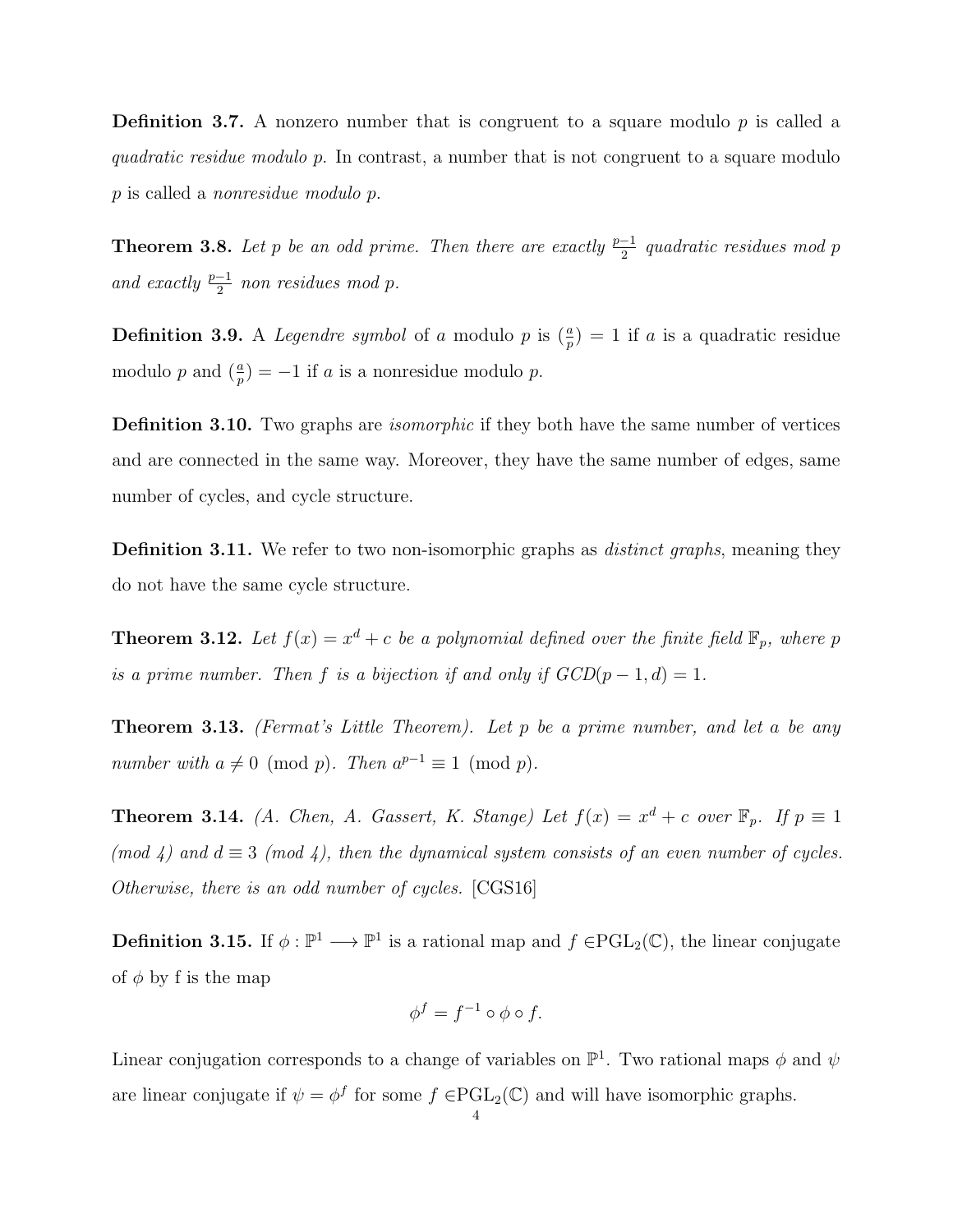**Theorem 3.16.** (C. Marcotte) If  $d = p - 2$  and  $c \neq 0$ , then f has at most two fixed points, and there exists a positive integer  $n \geq 2$  such that the cycle containing zero has length  $n-1$ and all remaining cycles (excluding fixed points) have length n.

Moreover, f has two fixed points if  $c^2 + 4$  is a quadratic residue modulo p, one fixed point if  $c^2 + 4 \equiv 0 \pmod{p}$ , and no fixed points if  $c^2 + 4$  is a quadratic nonresidue modulo p. [Mar18]

## 4. Examples

**Example 4.1.** We will first give an example of a simple dynamical system over  $\mathbb{F}_{11}$ . Let  $f(x) = x^7 + 3$ . In order to understand what the mapping for this function will look like, we first pick any value in  $\mathbb{F}_{11}$  and iterate it under the action of f. Since we are working in  $\mathbb{F}_{11}$ , the arithmetic will be performed mod 11.

Since we can pick any value in  $F_{11}$ , let us first start with 0.

$$
f(0) = 0^7 + 3 = 3
$$
  

$$
f(3) = 3^7 + 3 = 2187 + 3 \equiv 1 \pmod{11}
$$
  

$$
f(1) = 1^7 + 3 = 4
$$
  

$$
f(4) = 4^7 + 3 = 16384 + 3 \equiv 8 \pmod{11}
$$
  

$$
f(8) = 8^7 + 3 = 2097152 + 3 \equiv 5 \pmod{11}
$$
  

$$
f(5) = 5^7 + 3 = 78125 + 3 \equiv 6 \pmod{11}
$$
  

$$
f(6) = 6^7 + 3 = 279936 + 3 \equiv 0 \pmod{11}
$$

These values iterated through our function produce a cycle of length 7. To determine the rest of this dynamical system, we chose another point in  $\mathbb{F}_{11}$  outside the seven-cycle.

$$
f(2) = 27 + 3 = 128 + 3 \equiv 10 \pmod{11}
$$

$$
f(10) = 107 + 3 = 10000000 + 3 \equiv 2 \pmod{11}
$$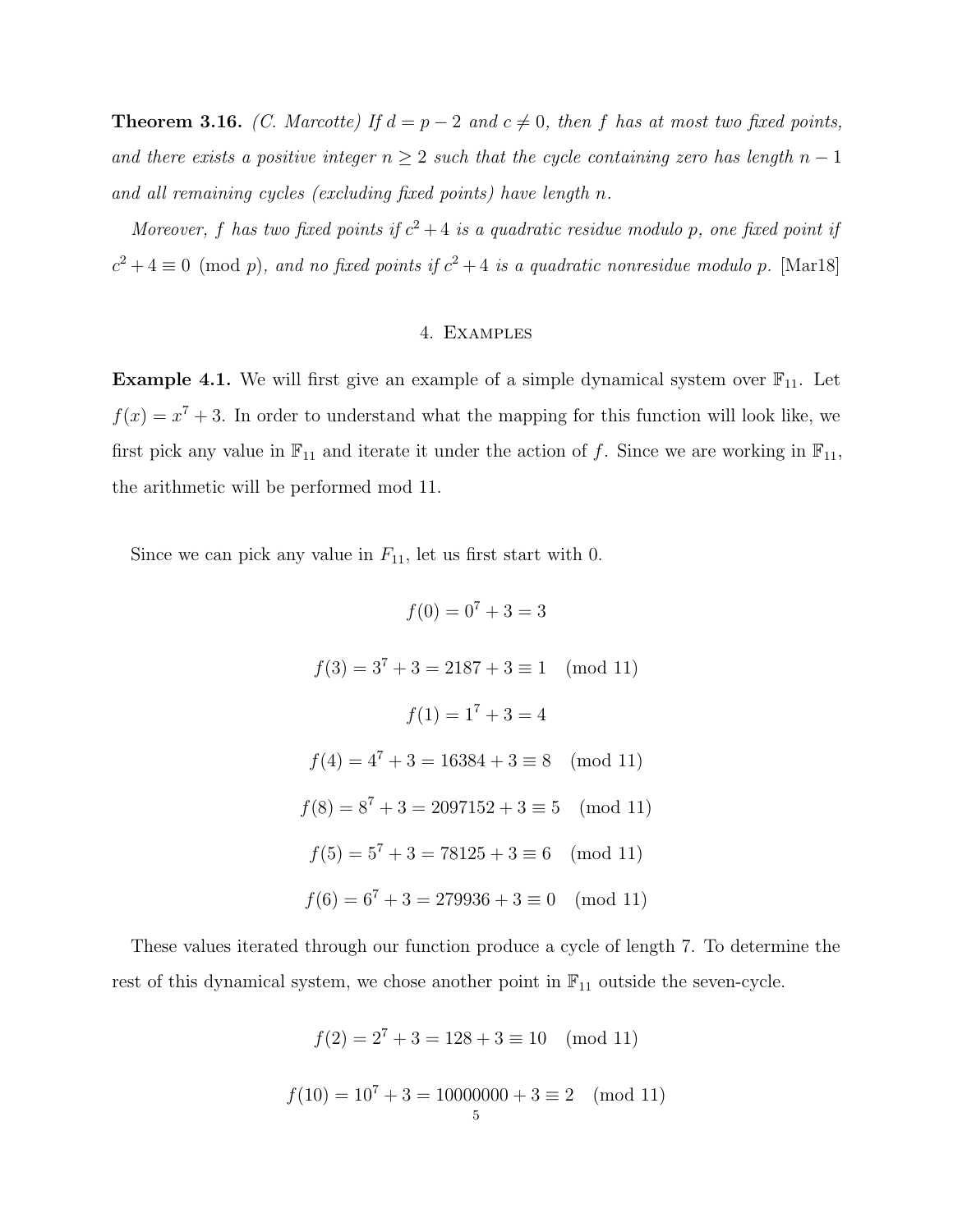

FIGURE 1.  $f(x) = x^7 + 3$  over  $\mathbb{F}_{11}$ 

We can see then that 2 and 10 form a two-cycle. We now test the remaining points 7 and 9.

$$
f(7) = 77 + 3 = 823543 + 3 \equiv 9 \pmod{11}
$$

$$
f(9) = 97 + 3 = 4782969 + 3 \equiv 7 \pmod{11}
$$

It is clear that 7 and 9 also result in a two-cycle. From these computations, we get the the directed graph in Figure 1

We also want to consider an example where our function  $f$  results in one cycle of length  $p$ .

**Example 4.2.** Let  $f(x) = x^5 + 1$  over  $\mathbb{F}_7$ . We can repeat the iteration process used in Example 4.1 to determine what our directed graph will look like.

Starting with 0, we have

 $f(0) = 0^5 + 1 = 1$  $f(1) = 1^5 + 1 = 2$  $f(2) = 2^5 + 1 = 32 + 1 \equiv 5 \pmod{7}$  $f(5) = 5^5 + 1 = 3125 + 1 \equiv 4 \pmod{7}$  $f(4) = 4^5 + 1 = 1024 + 1 \equiv 3 \pmod{7}$  $f(3) = 3^5 + 1 = 243 + 1 \equiv 6 \pmod{7}$  $f(6) = 6^5 + 1 = 7776 + 1 \equiv 0 \pmod{7}$ 

We can see in Figure 2 what this seven-cycle looks like.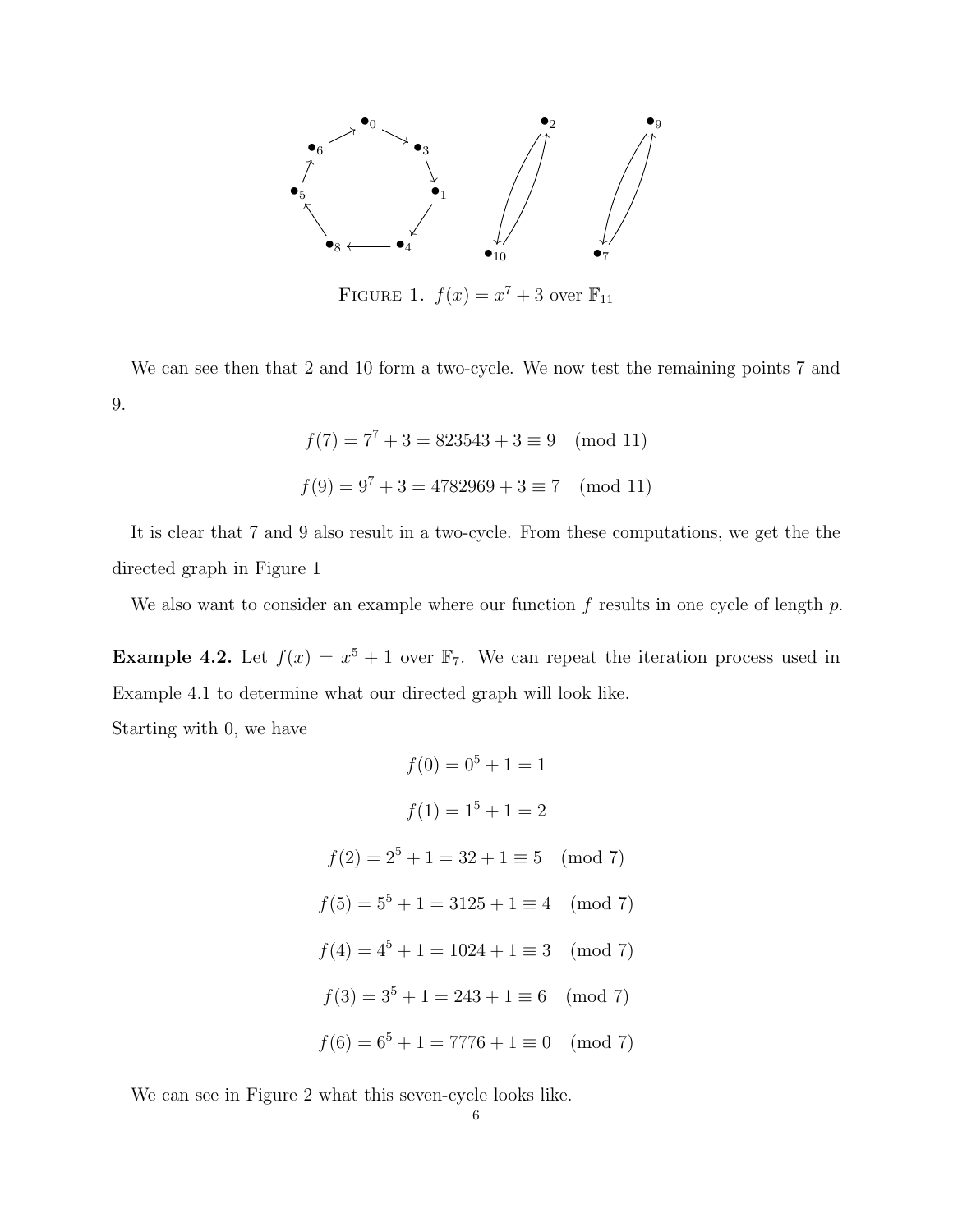

FIGURE 2. Cycle of length 7 for  $f(x) = x^5 + 1$  over  $\mathbb{F}_7$ 

#### 5. Main Results

The main goal of this project is to determine when we have a cycle of length p. We gathered data in the form of directed graphs for different functions  $f(x) = x^d + c$  over  $\mathbb{F}_p$ for different values of  $c, d$ , and  $p$ . In the process of trying to determine patterns for cycle lengths, a pattern also emerged regarding isomorphic graphs.

5.1. Isomorphic Graphs. By Definition 3.10, two graphs are isomorphic if they have the same number of vertices and have edges connecting these vertices in the same way. Isomorphic graphs will have the same number of edges, cycles, and cycle structures.

We found patterns where directed graphs of functions would have the same structure for different  $d$  and  $c$  values.

In Table 1, we can see that we have pairs of  $d_1$ -values and  $d_2$ -values where  $f(x) = x^{d_1} + c$ and  $g(x) = x^{d_2} - c$  result in isomorphic directed graphs. One such instance where two different functions result in the same graph is when you consider  $f(x)$  and its inverse  $f^{-1}(x)$ .

**Lemma 5.1.** If f is a bijection,  $f(x)$  and  $f^{-1}(x)$  have isomorphic graphs.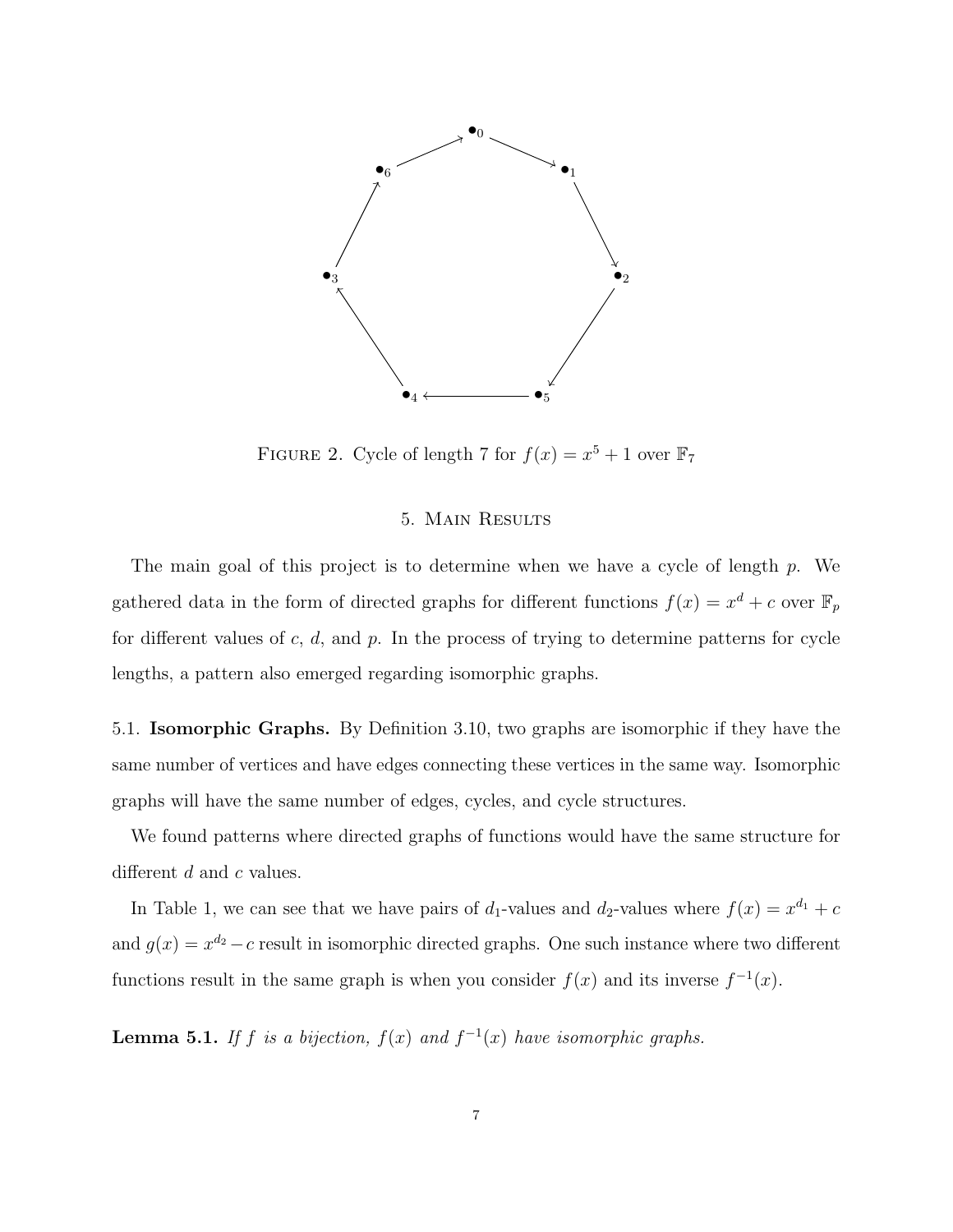|  | TABLE 1. Isomorphic Graphs for $p = 23$ |  |  |
|--|-----------------------------------------|--|--|
|--|-----------------------------------------|--|--|

|            | $d_1   d_2  $ Isomorphism classes of graphs by c-value for $f_1(x) = x^{d_1} + c$ and $f_2(x) = x^{d_2} - c$                |
|------------|-----------------------------------------------------------------------------------------------------------------------------|
| 15         | $\{\pm 1\}, \{\pm 2\}, \{\pm 3\}, \{\pm 4\}, \{\pm 5\}, \{\pm 6\}, \{\pm 7\}, \{\pm 8\}, \{\pm 9\}, \{\pm 10\}, \{\pm 11\}$ |
| $5 \mid 9$ | $\{\pm 1\}, \{\pm 2\}, \{\pm 3\}, \{\pm 4\}, \{\pm 5\}, \{\pm 6\}, \{\pm 7\}, \{\pm 8\}, \{\pm 9\}, \{\pm 10\}, \{\pm 11\}$ |
| 7   19     | $\{\pm 1\}, \{\pm 2, \pm 5\}, \{\pm 3\}, \{\pm 4\}, \{\pm 6, \pm 9\}, \{\pm 7\}, \{\pm 8\}, \{\pm 10\}, \{\pm 11\}$         |
| 13 17      | $\{\pm 1\}, \{\pm 2\}, \{\pm 3\}, \{\pm 4\}, \{\pm 5\}, \{\pm 6\}, \{\pm 7\}, \{\pm 8\}, \{\pm 9\}, \{\pm 10\}, \{\pm 11\}$ |

A function and its inverse share the same structure, but the inverse function will simply map values in the opposite direction. Using this Lemma and our observations regarding d-values and c-values producing the same graphs, we were able develop the following theorem.

**Theorem 5.2.** Let p be prime. If  $d_1 d_2 \equiv 1 \pmod{p-1}$ , then the functions  $f_1(x) = x^{d_1} + c$ and  $f_2(x) = x^{d_2} - c$  have isomorphic graphs for any  $c \in \mathbb{Z}_p$ .

Example 5.3. To provide an example that shows that this theorem holds true, we consider the two functions  $f_1(x) = x^3 + 2$  and  $f_2(x) = x^7 + 9$  over  $\mathbb{F}_{11}$ . The d values for these functions are  $d_1 = 3$  and  $d_2 = 7$ . If we consider  $d_1 d_2$ , then we get  $3(7) = 21 \equiv 1 \pmod{10}$ . We can also see that our c values, 2 and 9, are additive inverses of each other in  $\mathbb{F}_{11}$  and so the graphs of  $f_{1}(x) = x^{3} + 2$  and  $f_{2}(x) = x^{7} + 9$  are isomorphic.

 $f_1(x) = x^3 + 2$  over  $\mathbb{F}_{11}$ 



 $f_2(x) = x^7 + 9$  over  $\mathbb{F}_{11}$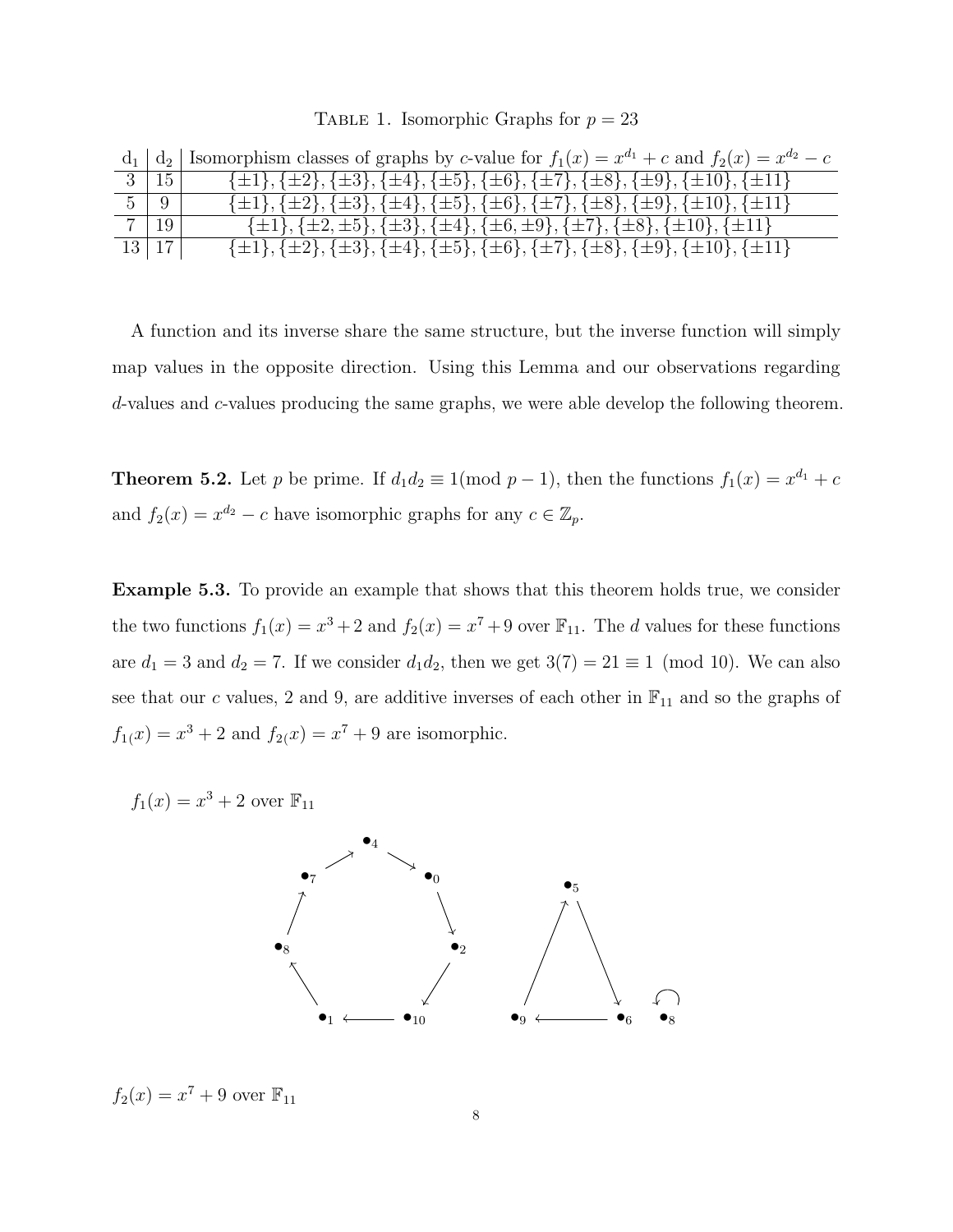

In order to prove that  $f_1$  and  $f_2$  are isomorphic when  $d_1d_2 \equiv 1 \pmod{p-1}$ , we will make use of conjugates. As Definition 3.15 states, linear conjugation will result in a change in variables on  $\mathbb{P}^1$ . If we have  $f^{\phi} = \phi^{-1} \circ f \circ \phi$  and we consider  $(f^{\phi}(x))^n = (\phi^{-1} \circ f \circ \phi)((\phi^{-1} \circ f \circ \phi))$  $f \circ \phi$ )( $\phi^{-1} \circ f \circ \phi$ )..., then this function will simplify to  $(\phi^{-1} \circ f^n \circ \phi(x))$ . This matters to us because functions being conjugates of each other will simply mean that their directed graphs will have the same structure with values of the map just shifted. The actual structure of the graph will not change.

*Proof of Theorem 5.2.* Let p be prime and  $d_1d_2 \equiv 1 \pmod{p-1}$ . Let  $f_1(x) = (t \circ g)(x) =$  $x^{d_1} + c$ , where  $g(x) = x^{d_1}$  and  $t(x) = x + c$ . We can say that  $x^{d_2}$  is the inverse of  $x^{d_1}$  because  $(x^{d_1})^{d_2} = (x^{d_2})^{d_1} = x$  since  $d_1 d_2 \equiv 1 \pmod{p-1}$  by Theorem 3.13. This means then, that  $f_1^{-1}(x) = (g^{-1} \circ T^{-1})(x) = (x - c)^{d_2}$ . Let  $f_2(x) = (T^{-1} \circ g^{-1})(x) = (g \circ T)^{-1}(x) = x^{d_2} - c$ . In order to show that  $f_1$  and  $f_2$  have isomorphic graphs, we need to use the fact that  $f_1(x)$  and  $f_1^{-1}(x)$  have isomorphic graphs, as stated in Lemma 1, and we need to show that  $f_1^{-1}$  and  $f_2$ are conjugates. That is, we need to show that:

$$
f_2 = T^{-1} \circ f_1^{-1} \circ T
$$

where  $T(x) = x + c$  and  $T^{-1}(x) = x - c$ .

Let us consider:

$$
T^{-1} \circ f_1^{-1} \circ T
$$
  
=  $T^{-1}(f_1^{-1}(T(x)))$   
=  $T^{-1}(f_1^{-1}(x + c))$   
<sup>9</sup>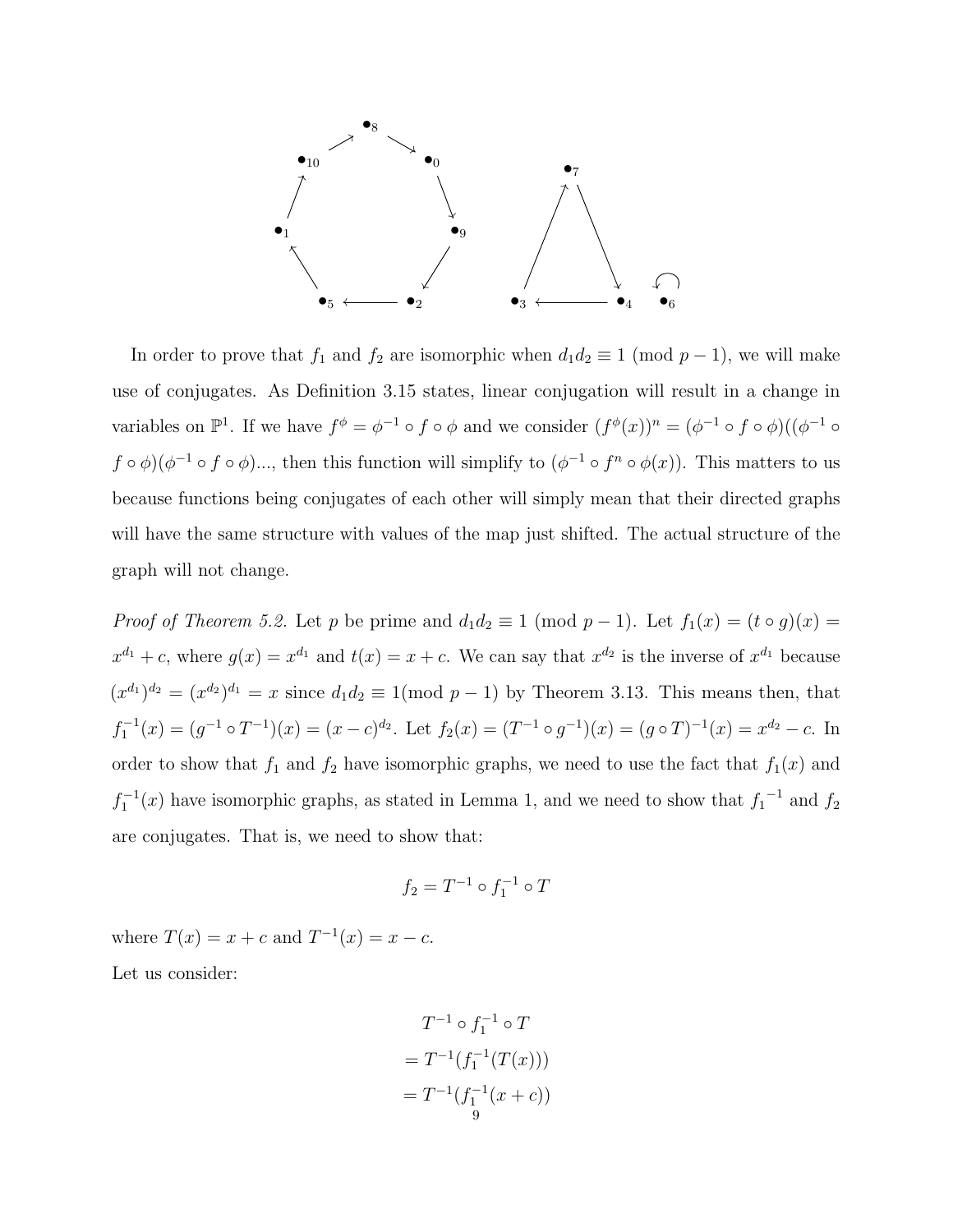$$
= T^{-1}(x^{d_2})
$$

$$
= x^{d_2} - c
$$

$$
= f_2(x)
$$

This function is equivalent to our function  $f_2$  and so we have shown that the functions  $f_1^{-1}$ and  $f_2$  are conjugates and therefore have isomorphic graphs. Therefore by transitivity,  $f_1$ and  $f_2$  have isomorphic graphs.

**Lemma 5.4.** If d is odd, then  $f(x) = x^d + c$  and  $g(x) = x^d - c$  have isomorphic graphs.

*Proof.* Let us consider  $g(-x)$ . Since d is odd, we will have the following:

$$
g(-x) = (-x)^d - c
$$

$$
= -x^d - c
$$

$$
= -(x^d + c)
$$

$$
= -f(x)
$$

This then implies that  $f(x) = -g(-x)$  which implies that they are conjugates where  $\phi(x) =$  $-x$  and so  $f(x) = \phi^{-1} \circ g \circ \phi$ 

Therefore,  $f(x)$  and  $g(x)$  have isomorphic graphs.

Corollary 5.5. As followed from Theorem 5.2 and Lemma 5.4, the graphs of the functions  $x^{d_1} + c$ ,  $x^{d_1} - c$ ,  $x^{d_2} + c$ , and  $x^{d_2} - c$  all have isomorphic graphs.

5.2. Cycles of Length p. We also made progress in determining classes of functions that will result in one cycle of length  $p$ . In gathering data, we determined which  $d$  and  $c$  values for a given  $p$  value would result in a cycle of length  $p$ .

In examining Table 2, we can see that when  $d = p - 2$ , our functions have a large number of c values that result in a p-cycle. This pattern persisted as  $p$  values increased. However, this was not true for all p. Since Theorem 3.14 states that when  $p \equiv 1 \pmod{4}$  and  $d \equiv 3$ (mod 3), then the graph of function  $f(x) = x<sup>d</sup> + c$  will have an even number of cycles, we get the following lemma.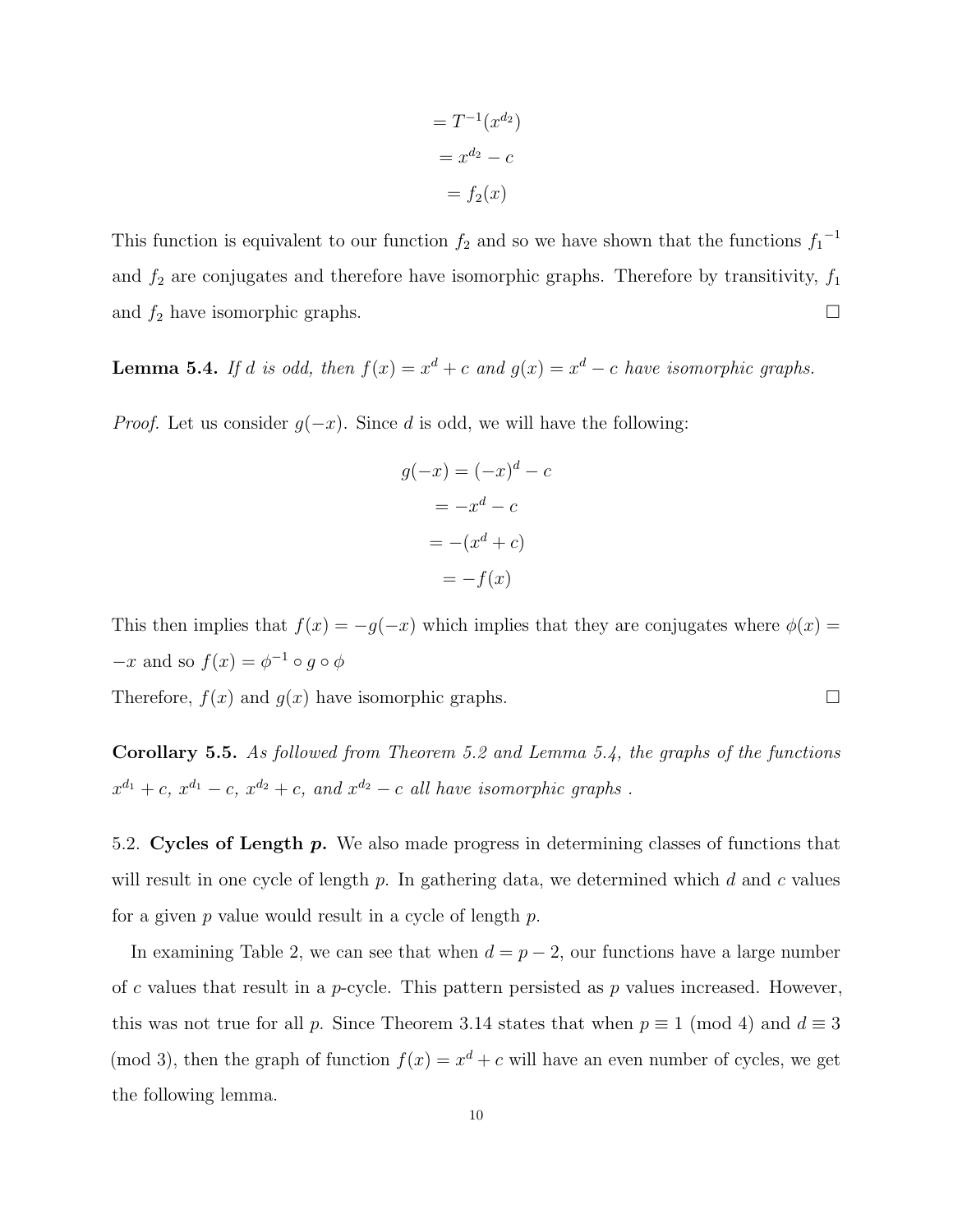#### Table 2. Number of p-cycles

| v  |    | value   a value   Fvalliber of c values that result in a p cycle |
|----|----|------------------------------------------------------------------|
| 23 |    |                                                                  |
| 29 | 25 |                                                                  |
|    | 29 |                                                                  |
| 27 | 17 |                                                                  |
| 43 |    |                                                                  |

p-value  $\vert$  d-value  $\vert$  Number of c-values that result in a p-cycle

**Lemma 5.6.** Let p be prime and let  $d = p - 2$ . We can find c-values such that  $f(x) = x^d + c$ will produce directed graphs that have a cycle of length p.

By Fermat's Little Theorem, we know that  $x^{p-1} \equiv 1$ . However, since we are considering cases where  $d = p - 2$ , we can use this theorem to represent  $x^{p-2}$  as  $x^{-1}$ . Therefore, we will consider cases where our functions are of the form  $x^{p-2} + c$  or  $x^{-1} + c = \frac{1}{x} + \frac{cx}{x} = \frac{cx+1}{x}$  $\frac{x+1}{x}$ , where  $x \neq 0.$ 

With this equivalent form of our function with  $d = p-1$ , we can also think about including  $\infty$  so that we don't need to exclude  $x = 0$ . Let us consider  $\mathbb{P}^1(\mathbb{F}_p) = \{0, 1, ..., p-1, \infty\}$ . With this new field, we are now looking for a cycle of length  $p + 1$ . The only difference between the graph of  $x^{p-2} + c$  over  $\mathbb{F}_p$  and our equivalent function  $\frac{cx+1}{x}$  over  $\mathbb{P}^1(\mathbb{F}_p)$  is that the graph of  $\frac{cx+1}{x}$  will have  $\infty$  in between 0 and c in the cycle that contains 0.

If  $p \equiv 3 \pmod{4}$  and  $d = p - 2$ , then we know we will have a bijection with an odd number of cycles as stated by Theorem 3.14. We also know by Theorem 3.16 that all cycles of length greater than one will all be the same in length. As a consequence, if we can show that there are no fixed points that exist, then we know that  $p + 1 = NL$ , where L represents the length of one cycle and N represents the number of cycles.

**Lemma 5.7.** We can represent  $p + 1$  as  $p + 1 = LN$  where L represents the length of one cycle and N represents the (odd) number of cycles. By Theorem 3.14, we know N will be odd because  $p \equiv 3 \pmod{4}$  and  $d \equiv 1 \pmod{4}$ .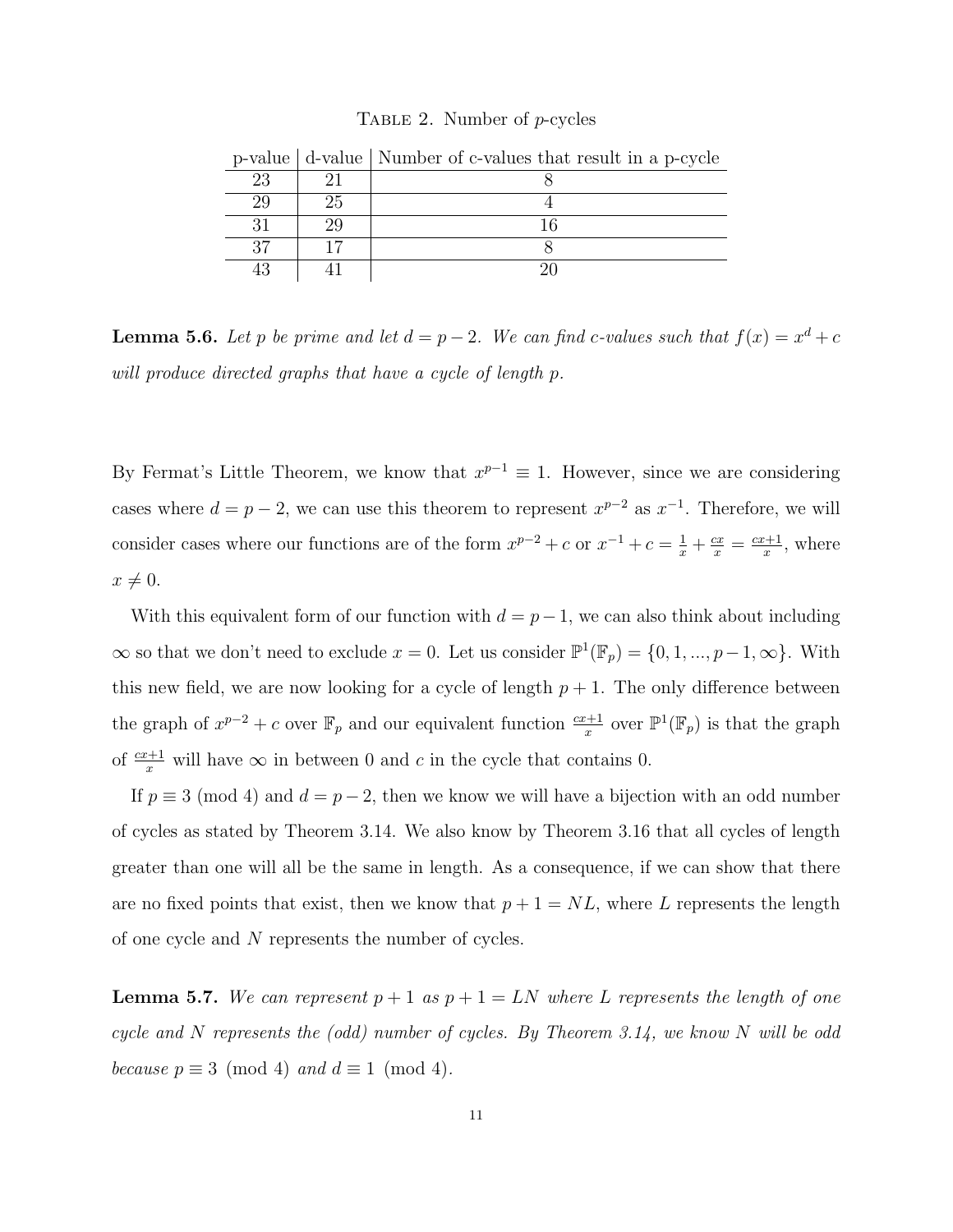**Lemma 5.8.** For  $p \equiv 3 \pmod{4}$  and  $p + 1 = 4q$  where q is prime, a four-cycle will map  $0 \longmapsto \infty, \infty \longmapsto c, c \longmapsto \frac{c^2+1}{c}$  $\frac{+1}{c}, \frac{c^2+1}{c}$  $\frac{+1}{c} \longmapsto 0$ . So  $f^2(c) = 0$ .

**Lemma 5.9.**  $f^2(c) = 0$  if  $c^2 = -2$ .

*Proof.* As previously stated, we can represent our function  $f(x) = x^{-1} + c$  equivalently as  $f(x) = \frac{cx+1}{x}$ . We can represent this function as  $f(x) =$  $\sqrt{ }$  $\overline{1}$  $c<sub>-1</sub>$ 1 0 1  $\overline{1}$  $\sqrt{ }$  $\overline{1}$  $\boldsymbol{x}$ 1 1 . Using this, we can solve for c by solving:

$$
\begin{bmatrix} c & 1 \\ 1 & 0 \end{bmatrix}^2 \begin{bmatrix} c \\ 1 \end{bmatrix} = 0 \longrightarrow \begin{bmatrix} c^2 + 1 & c \\ c & 1 \end{bmatrix} \begin{bmatrix} c \\ 1 \end{bmatrix} = \begin{bmatrix} c^3 + 2c \\ c^2 + 1 \end{bmatrix} = 0.
$$
 We know then that  $c^3 + 2c = 0 \longrightarrow c(c^2 + 2) = 0$  and therefore  $c^2 = -2$ .

With the knowledge that we are seeking to find when we get a directed graph of length  $p$ , we know that the graph produced by our function can't have fixed points. As previously stated by Theorem 3.16, we know that we will only get fixed points if  $c^2 + 4$  is 0 or produces a quadratic residue. If we know that  $c^2 + 4$  is a quadratic residue, then we know that there will be exactly two fixed points. If  $c^2 + 4 = 0$ , then  $f(x)$  will have exactly one fixed point. By determining all  $(c^2 + 4)$  values for a given p that are not quadratic residues or equal to 0, we are able to find all  $c$  values that can potentially result in a  $p$ -cycle.

**Lemma 5.10.** Let  $p \equiv 3 \pmod{4}$  and let  $f(x) = x^{p-2} + c$ . Then there will be exactly  $\frac{p-1}{2}$ choices for  $c \in \mathbb{F}_p$  such that  $f(x)$  has fixed points.

Proof. We first will determine the number of c-values where our graph has fixed points. We will use the fact that  $\left(\frac{c^2+4}{n}\right)$  $\left(\frac{+4}{p}\right) = 1$  as stated by Theorem 3.16. For  $f(x) = x^{p-2} + c$ , there will be fixed points as long as the property  $c^2 + 4 \equiv y^2$  holds for some  $y \in \mathbb{F}_p$ . Let  $c^2 + 4 \equiv y^2$ (mod p). Then we know that  $4 \equiv y^2 - c^2 \equiv (y + c)(y - c)$ . Let  $m = y + c$ . Then we know that  $\frac{4}{m} = y - c$ . Let us consider  $m - \frac{4}{m} = (y + c) - (y - c) = 2c$  which would then imply that  $c = \frac{m - \frac{4}{m}}{2} = \frac{m^2 - 4}{2m}$  $\frac{2^{2}-4}{2m}$ . We know that m can be anything except for 0 and so there are  $p-1$ choices for m. However, if we consider our equation for  $c$ , we can see that every c-value is a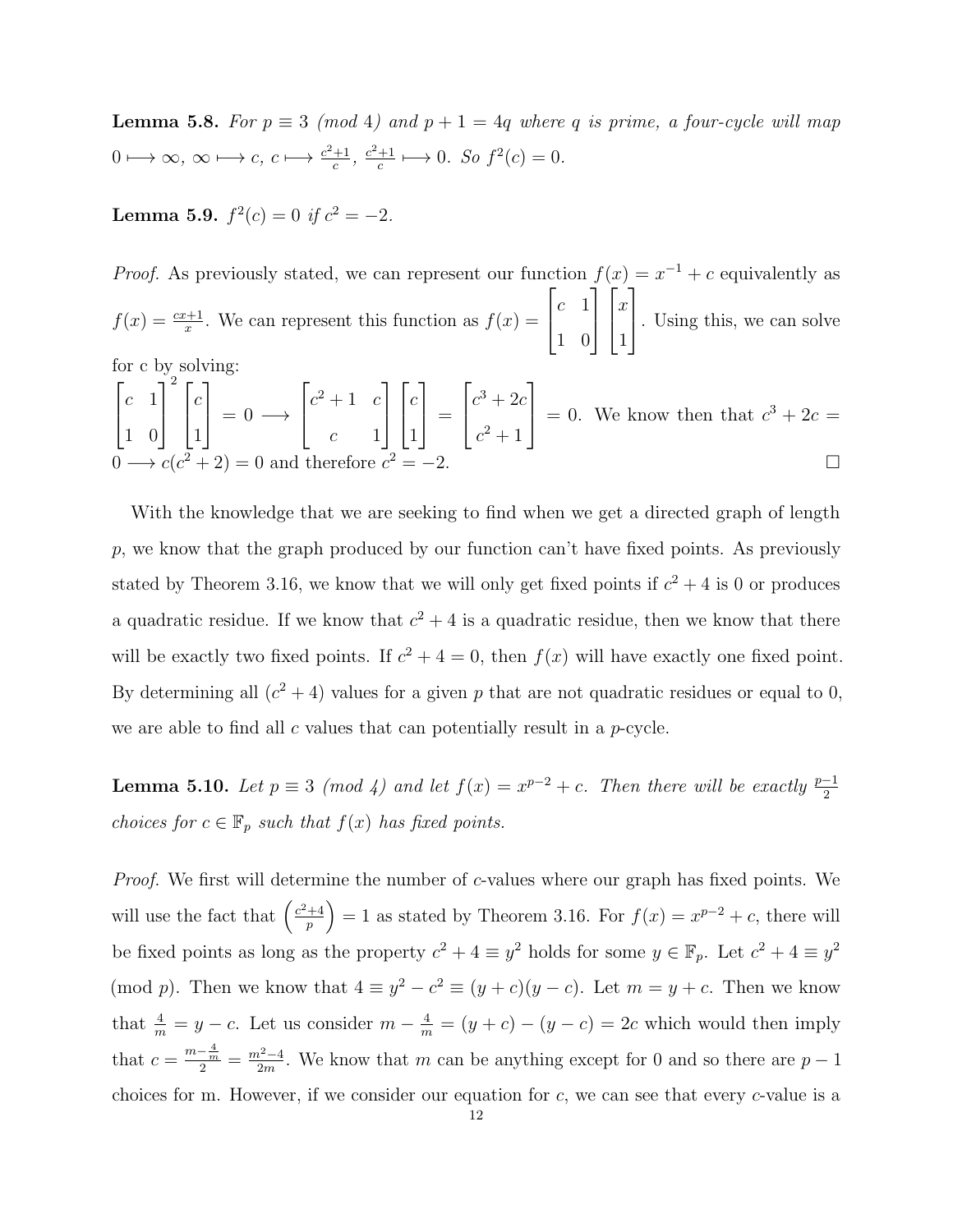result of 2 different m-values.

Let us suppose that  $2m$ -values produce the same  $c$ -value. Then we have:

$$
\frac{m_1^2 - 4}{2m_1} = \frac{m_2^2 - 4}{2m_2}
$$

$$
2m_2m_1^2 - 8m_2 = 2m_1m_2^2 - 8m_1
$$

$$
0 = m_1m_2^2 + (4 - m_1^2)m_2 - 4m_1
$$

$$
0 = (m_2 - m_1)(m_1m_2 + 4)
$$

As a result, we have that  $m_1 = m_2$  or  $m_1 m_2 = -4$  which implies that  $m_2 = \frac{-4}{m_1}$  $\frac{-4}{m_1}$ . This means, then, that  $m_1$  and  $\frac{-4}{m_1}$  result in the same c-value. Therefore, there are  $\frac{p-1}{2}$  choices for c since there are 2 m's for each c-value and there are  $p-1$  choices for m. It is important to note that we know that  $m_1$  and  $\frac{-4}{m_1}$  can never be the same value because that then would meant that  $-4 = m_1^2$  and  $\left(\frac{-4}{p}\right) = -1$  because  $p \equiv 3 \pmod{4}$ . There will be  $\frac{p-1}{2}$  c-values that will correspond to functions which have maps with fixed points and as a consequence  $\frac{p+1}{2}$  c-values will correspond to functions which will have maps with no fixed points.  $\Box$ 

**Theorem 5.11.** If  $p \equiv 3 \pmod{4}$  and  $p + 1 = 2^k$  then there are exactly  $\frac{p+1}{2}$  choices for c in which the graph of  $f(x) = x^{p-2} + c$  has one cycle of length p.

*Proof.* Let  $p + 1 = 2^k$ . By Lemma 5.7, we know that N must be odd. We also know by Theorem 3.16 that we will only get fixed points if  $c^2 + 4 = 0$  or produces a quadratic residue. Knowing that  $p + 1 = NL = 2<sup>k</sup>$ , we can conclude then that, as long as there are no fixed points, we will always get a cycle of length  $p+1$  because the only odd factor of of  $2^k$  is 1, so  $N = 1$  and  $L = p + 1$ .

**Example 5.12.** Let us consider an example illustrating this theorem. Let us consider  $\mathbb{F}_{31}$ . Then  $p = 31 \equiv 3 \pmod{4}$  and  $p + 1 = 32 = 2^5$  where  $k = 5$ . We know then that as long as there are no fixed points, a function where  $d = p - 2$  will result in a directed graph with 1 cycle of length p. For  $p = 31$ , the c-values that do not result in fixed points (meaning c-values for which  $c^2 + 4$  is not a quadratic residues or 0) are: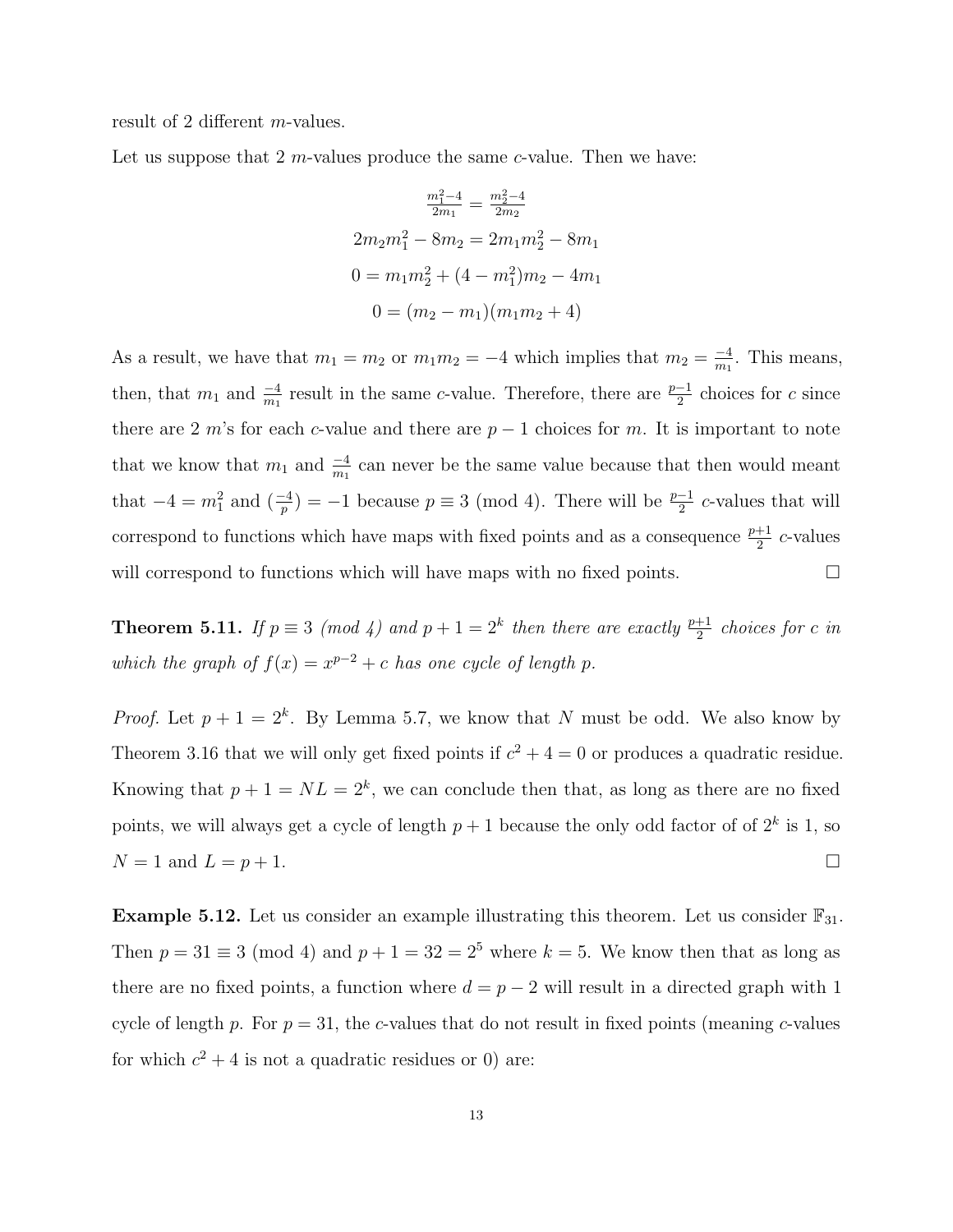3, 5, 7, 8, 9, 10, 12, 15, 16, 19, 21, 22, 23, 24, 26, 28

Since none of these c-values produce fixed points, then we know that all of these c-values result in a graph with 1 cycle of length p.

We can also consider the case where  $p + 1 = 4q$ , where q is prime. With this particular case, we have the potential to have 1 cycle of length  $p + 1$  or q cycles of length 4, as implied by Lemma 5.7.

**Theorem 5.13.** Let  $c \in \mathbb{Z}_p$  and  $p \equiv 3 \pmod{4}$  and  $p + 1 = 4q$  where q is a prime. Then there are  $\frac{p-3}{2}$  choices for c in which the graph of  $f(x) = x^{p-2} + c$  has one cycle of length p.

*Proof of Theorem 5.13.* We now consider the case where p is a prime where  $p \equiv 3 \pmod{4}$ and  $p + 1 = 4q$  where q is a prime number. If there are no fixed points, by Lemma 5.7, we know that we will have a directed graph of either one cycle of length  $p + 1$  or q cycles of length 4. We also know by Lemma 5.8, what a four cycle will look like. Finally, Lemma 5.9, tells us that

$$
f^2(c) = 0 \longrightarrow c^2 = -2
$$

If  $-2$  is a square mod p, then we know that there are two c-values such that  $c^2 = -2$  and that these c-values don't result in one cycle of length  $p+1$  (since they are a part of the four-cycle). We can verify this. We know that  $\left(\frac{-2}{p}\right) = \left(\frac{-1}{p}\right)\left(\frac{2}{p}\right)$ . Since p is  $p \equiv 3 \pmod{4}$ , then we know that  $\left(\frac{-1}{p}\right) = -1$  and so  $\left(\frac{-1}{p}\right)\left(\frac{2}{p}\right) = -\left(\frac{2}{p}\right)$  $\frac{2}{p}$ ). We can determine the value of  $-\left(\frac{2}{p}\right)$  $_p^2$ ) with the following:

$$
-(\frac{2}{p}) = \begin{cases} 1 & \text{if } p \equiv 3 \pmod{8} \\ -1 & \text{if } p \equiv 7 \pmod{8} \end{cases}
$$

since

$$
\binom{2}{p} = \begin{cases} 1 & \text{if } p \equiv 7 \pmod{8} \\ -1 & \text{if } p \equiv 3 \pmod{8} \end{cases}
$$

If  $\left(\frac{-2}{p}\right) = 1$ , then there exists  $c_1$  and  $c_2$  such that  $(c_1)^2 = -2$  and  $(c_2)^2 = -2$ . This then means that  $c_1$  and  $c_2$  will not result in a  $p + 1$  cycle and would no longer be part of the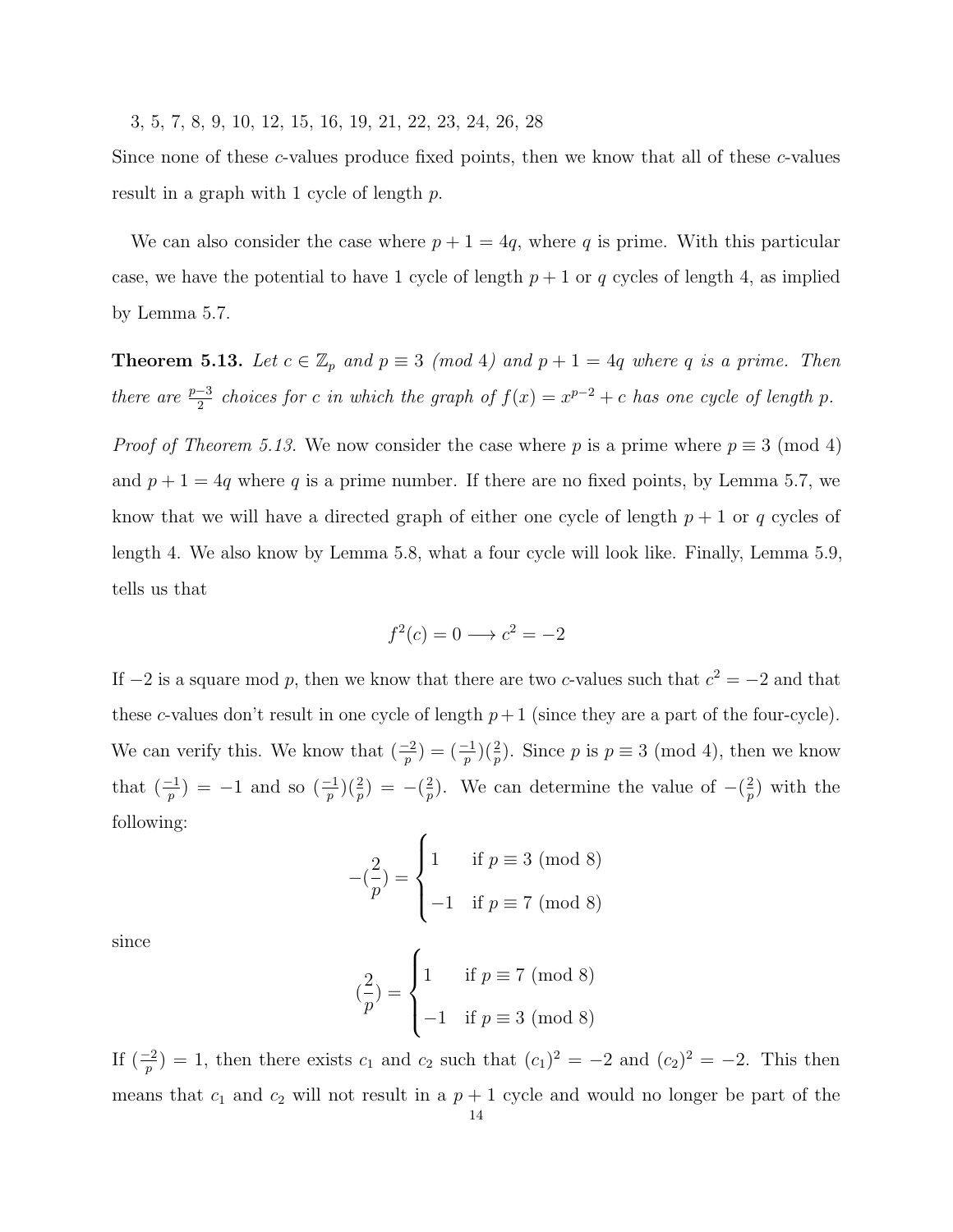list of c-values that have the potential to produce p-cycles. In particular, we are only considering when  $p + 1 = 4q$ . If  $p \neq 7$ , then  $p = 3 \pmod{8}$  since q is an odd number and so  $4q = 4 \pmod{8}$ . As a result, we will have two c values for which our graph consists of q 4-cycles.

We have shown that there are  $\frac{p+1}{2}$  c-values that result in no fixed points and therefore will produce either a cycle of length p or q cycles of length 4. Then we know that there are  $\frac{p-3}{2}$ c-values that will produce a p-cycle.

 $\Box$ 

Example 5.14. Let us consider our third theorem by considering the following example Let us consider  $\mathbb{F}_{67}$ . Then we have  $p = 67 \equiv 3 \pmod{4}$  and  $p + 1 = 4(17)$ , where  $q = 17$ . From this, we know that for a function where  $d = p - 2$ , that there is the potential to have 1 cycle of length 68 or 17 cycles of length 4 (if there are no fixed points).

We were able to determine that the list of possible c-values that do not produce fixed points (meaning that  $c^2 + 4$  is not a quadratic residue or 0) are:

1, 2, 3, 4, 7, 9, 11, 14, 15, 19, 20, 21, 24, 27, 28, 29, 31, 26, 28, 39, 40, 43, 46, 47, 48, 52, 53, 56, 58, 60, 63, 64, 65, 66

Since we know that the four cycle maps  $0 \mapsto \infty$  and  $\infty \mapsto c$ , we know that  $f^2(c) = 0$ . By verifying then that  $\left(\frac{-2}{67}\right) = 1$ , we know then that that there are two c-values that will produce a four-cycle.

Since  $67 \equiv 3 \pmod{8}$ , then we know that  $\left(\frac{-2}{67}\right) = 1$  and that -2 is a square. So there are two c-values, 20 and 47, such that  $c^2 = -2$ . These c-values will produce a graph consisting of four-cycles and so we are left with  $\frac{p-3}{2} = 32$  c-values that will result in a cycle of length p.